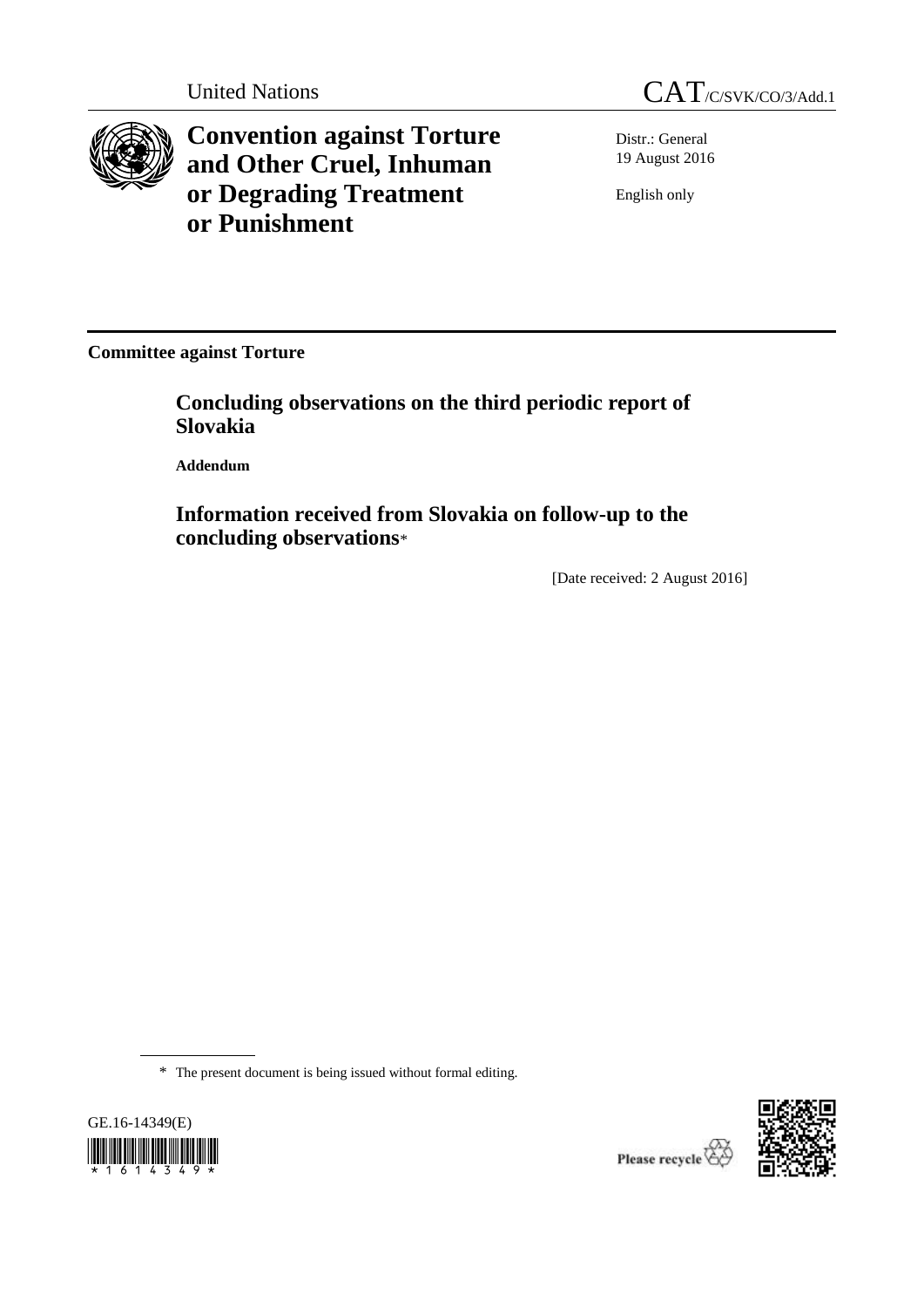# **Information of the Slovak Republic following the recommendations No. 8, No. 11 a), No. 11 b), and No. 11 g) of the UN Committee against Torture**

1. Following the request from the UN Committee against Torture (CAT/C/SVK/CO/3), Slovakia sends information on the implementation of the relevant recommendations of the Committee addressed to the Slovak Republic.

# **Considering recommendation No. 8 of the Committee against Torture:**

2. The Slovak Ministry of Justice ensured the transposition of the Directive of the European Parliament and Council Directive 2012/13/EU on the right to information in criminal proceedings to Slovak law by its preparation and presentation into the legislative process for the Act No. 174/2015 Coll., amending and supplementing the Act No. 300/2005 Coll., the Criminal Code as amended, and on amendments to certain laws (hereinafter referred to as "CC").

3. With effect from October 1, 2015, the Act No. 174/2015 Coll. complemented the provisions of the Criminal Procedure Code by adding a new paragraph to § 28, paragraph 7, which states: "Under the terms of paragraph 1, a person, who is detained or arrested, also needs to have translated the advice on their rights according to § 34, paragraph 5. If the translation of the advice is not available, the advice will be interpreted; translation of the written advice shall be provided to such person without undue delay".

4. In this context, a new provision was added to § 34, paragraph 4 of the Criminal Procedure. Such provision relates to informing the accused person, who was detained or arrested, of their rights ("The advice will be properly explained to the accused. The accused, who has been detained or arrested, needs to be advised on their right to urgent medical assistance, their right to inspect the files, the maximum period during which they may be deprived of their liberty until released to the court, and in the case of being taken in custody of their right to notify a family member or another person") as well a new paragraph 5 of the form and temporal aspects of the advice, which reads: "(5) The law enforcement authorities shall provide the accused, who has been detained or arrested, without undue delay, with instruction of their rights in writing; this shall be noted in the minutes. The accused has the right to retain this advice with them at all times during the deprivation of their liberty".

5. In the context of § 85, paragraph 5 of the Criminal Procedure, the rules in § 34 of the Criminal Procedure also apply to detained persons, which means that the detained persons (including juveniles) are provided with all fundamental legal safeguards from the outset of their detention in accordance with international standards.

6. The Ministry of Justice (Department of Criminal Law Legislation, Section of Legislation) currently also provides the transposition of the Directive of the European Parliament and Council Directive 2013/48/EU on the right of access to a lawyer in criminal proceedings and in the proceedings of the European arrest warrant and the right to information of third parties after the deprivation of liberty and to communicate with third parties and with the consular authorities after the deprivation of liberty into the criminal law of the Slovak Republic in the form of an amendment to the Criminal Procedure, which was in May 2016 submitted to the inter-ministerial commenting process (transposition deadline is no later than November 27, 2016, with the estimated efficiency of the present amendment to the Criminal Procedure to be established on January 1, 2017).

7. In accordance with the draft of the amendment, the right to notify and communicate with a designated person is adjusted in relation to the persons deprived of liberty (detention, arrest, custody), so even within the institute for detention the person will have the legally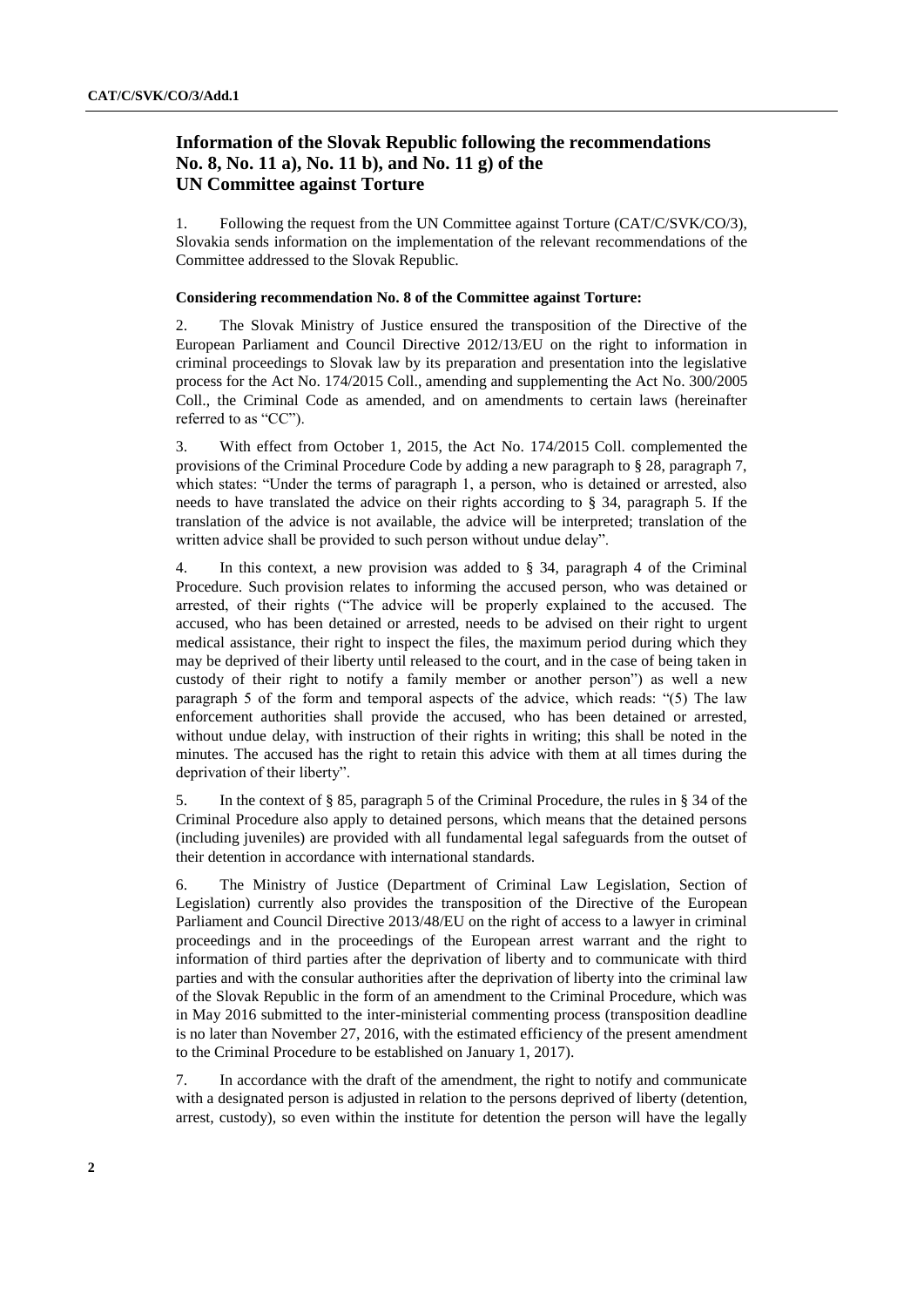guaranteed right to notify their designated person and communicate with them, if this will not thwart the purpose of the criminal proceedings (in accordance with the above recommendation of CAT).

8. In connection with this amendment, the translation of advice into the nine foreign languages most often spoken by the accused or suspected persons in Slovakia was made by the Presidium of the Police Force from the central level, so that the members of every police department conducting the investigation or summary investigation could without delay provide the aforementioned persons with the relevant advice so there would be no need to assign an interpreter for the rendering of the specified advice separately in each case.

9. The sample was made and included into "Advice of the right of the accused" samples for Police Force investigators and the charged members of the Police Force, as well as the following sample:

10. The "Advice of the right of the suspected person" considering the content and the form corresponding the directive of the European Parliament and Council Directive 2012/13/EU on the right to information in criminal proceedings, which was transposed into the Slovak law.

11. In addition to the above, the necessary supplement to the samples within the meaning of the amendment to the Criminal Procedure were incorporated into the minutes of the detention and deprivation of liberty of the suspect, to the minutes of the detention of the accused, the interrogation of the detained – the suspect, the minutes of the interrogation of the accused, and the interrogation of the accused  $-$  a juvenile. All of the above documents were made available on the web site of the Presidium of the Police Force.

## **Considering recommendation No. 11 a) of the Committee against Torture:**

12. The specialised department of the Ministry of Interior of the Slovak Republic in the Control and Inspection Service of the Police consists of the Department of Control and Inspection Service of the Ministry of Interior of the Slovak Republic, which is directly subordinated to the Minister of Interior of the Slovak Republic. Materially relevant to the criminal investigation of the police officers is the inspection service of the Department of Control and Inspection Service of the Ministry of Interior of the Slovak Republic (hereinafter referred to as "Department"), whose activities are supervised under law by an independent constitutional body designated to oversee compliance with the law, which is the prosecution.

13. A prompt, impartial, thorough, and effective investigation is a fundamental principle of criminal proceedings, as defined in § 2 of the Criminal Procedure, and the law enforcement authorities are fully committed to complying with these principles in all criminal cases in which they conduct criminal proceedings. The Police Force investigator, respectively the Police Force member in charge included in the Department, proceeds in particular in the criminal justice process according to Act No. 301/2005 Coll., the Criminal Procedure, as amended.

14. The prosecutor shall supervise the legality before the commencement of a prosecution and in the pre-trial proceeding. Any decision issued by the Police Force investigators, respectively the Police Force member in charge in the substance of the matter, is reviewed by the competent prosecution. The prosecution is under the Constitution of the Slovak Republic the authority that protects the rights and legally protected interests of individuals, legal persons, and the state. The prosecution is also entitled by law to cancel the decision, even without a prior judicial remedy.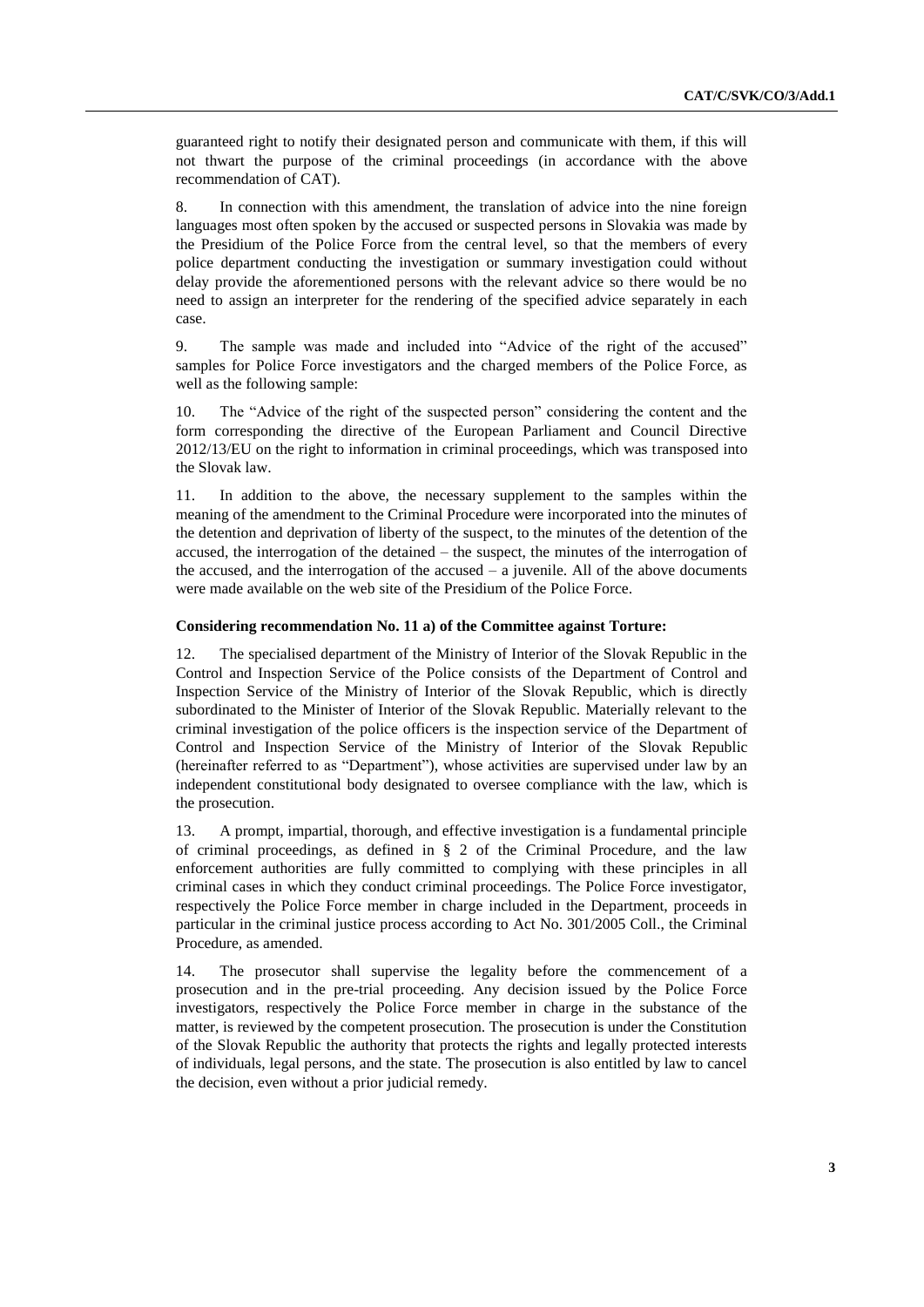15. In cases where the prosecutors found during their investigations notifications or statements of the accused persons or witnesses that there was an excessive use of force, including torture and improper treatment by the law enforcement authorities, the principle of officiality is to serve as the base. Such knowledge is immediately forwarded for the purpose of evaluating and adopting further legal measures by the Department. The prosecutions of police officers are supervised by the prosecutors of the district and regional prosecutor's offices and they are given due attention; some of the criminal cases are supervised by the prosecutors of the General Prosecution Office of the Slovak Republic, which provisionally evaluates the criminal proceeding itself.

16. Findings of unethical behaviour or the suspicion that police officers have committed a disciplinary offence obtained by the public prosecutors as part of its activities are referred to the relevant department of the Police Force.

17. With reference to the presumption that state authorities properly and thoroughly comply with their statutory obligations, the control activities of the Office of the Inspection Service of the Department was considered by the prosecution to be sufficient control mechanisms with effective means to correct the error. The Slovak Government, in its Policy Statement of the Government of the Slovak Republic for 2016-2020, is committed to promote the institutional strengthening of the control activities of the armed forces. It will create conditions for the formation of the department of the prosecution, which will maintain special oversight over punishing criminal members of the armed forces. At the same time, the competences of the Committee of the Slovak Parliament for Defence and Security in supervising compliance with the legal procedure of the members of armed forces will be strengthened.

18. The Act No. 73/1998 Coll., on the civil service of members of the Police Force, the Slovak Intelligence Service, the Prison and Court Guard of the Slovak Republic, and the Railway Police, as amended in § 46, regulates the temporary suspension of performance of state service, where such practice is mandatory. It provides the following: "a police officer should be temporarily suspended from the performance of the civil service, if their continued retention in the civil service would threaten an important interest of the state service or course of clarifying the procedure and is reasonably suspected that a) they violated their business obligation, particularly in a gross manner, or b) they committed a crime".

19. To the issue raised in the concluding observations of the Committee against Torture concerning how it is ensured that persons suspected of having committed such acts (allegations of excessive use of force, including torture and ill-treatment by law enforcement authorities) were immediately suspended during the investigation and at the same time were complying with the principle of the presumption of innocence, we present the following:

20. The accusation of misconduct for a police officer based on the aforementioned grounds, whereby the wrongful conduct of the police officer, especially grossly, is in violation of their oath of business and professional obligation, force a reconsideration of whether their consequent retention in the employment of the Police Force would be detrimental to the vital interests of the civil service. In the case of the fulfilment of all legal conditions, the relevant supervisor will complete a personnel action for the release of the service of a police officer of the Police Force under the provisions of § 192, paragraph 1, point e) of the Act No. 73/1993 Coll., (the impediment to the commencement of the proceeding may be, for example, an objective time-barred period according to § 192, paragraph 5, of Act No. 73/1993 Coll.). To secure, perform, and evaluate all of the evidence, regardless of whether they stand in favour of or against a police officer suspected of misconduct, falls within the responsibility of the supervisor. In the case of proof of misconduct of the police officer, they shall be discharged from their active service in the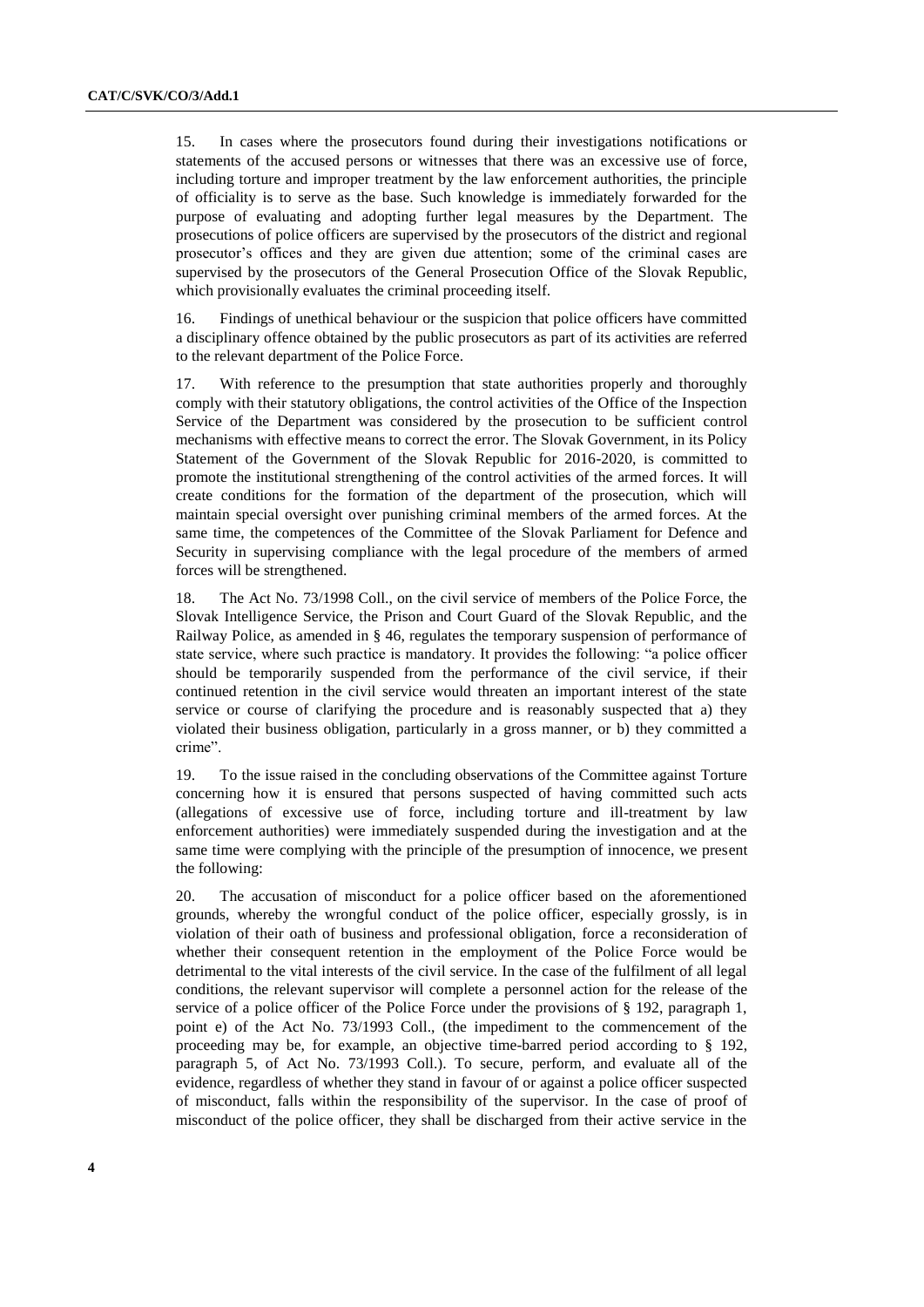Police Force based on the order of the Minister of Interior, commencing on the date of the receipt of this order. The legal deadline to release a police officer from their service is in this case pursuant to § 192, paragraph 5 of the Act. 73/1993 Coll., six months from the date on which the supervisor was notified of the reason for their dismissal, and no later than one year from the date on which the grounds for dismissal arose. The decision to dismiss must be delivered to the police officer within these deadlines.

21. The responsibility of the supervisor also includes the application of the concept of the temporary deprivation of civil service of a subordinate police officer, which is covered by the provisions of § 46 of the Act No. 73/1993 Coll. Not every reasonable suspicion of breach of professional obligations or of any criminal offence must be addressed by the temporary deprivation of the civil service of a police officer. The obligation of the temporary suspension of the performance of a state service occurs if the police officer is reasonably suspected to have violated their service obligation, in a particularly gross manner, or committed an offence while fulfilling the condition that their continued retention in the civil service would threaten an important interest of state service or the course of clarifying the procedure. Personnel measures consisting of the temporary deprivation of the civil service need to be constantly examined during their duration for these reasons. If the reasons for the temporary suspension of the performance of the state service are diminished, for example the conduct of a police officer is below the social hazards of the offence, such temporary suspension shall be in accordance with  $\S$  46, paragraph 6 of the Act No. 73/1993 Coll. terminated. We note that in 2015, 10 police officers were temporary deprived of their service, which is an increase compared to 2014 when only three police officers were temporarily suspended.

22. During the personnel procedure to dismiss a police officer from their service relationship pursuant to § 192, paragraph 1, point e) of Act No. 73/1998 Coll., the conduct of the police officer is not regarded as conduct showing signs of a crime, but as conduct that is inconsistent with their service oath, respectively with the official duties of police officers, and as such it was also sufficiently proven in the course of carrying out the personnel procedure. The purpose of the personnel procedure is therefore not to govern issues of guilt or innocence, but whether the legal conditions are met for the release of a police officer. In separate personnel procedures (independent of the criminal proceedings), the further retention of a police officer in the service of the Police Force shall be decided. A police officer is not discharged from active service in the Police Force because they commit an identical act, listed in the Criminal Code, but because their unlawful act violates the service oath and service liability in a particularly gross manner, provided that their consequent retention under employment would be detrimental to the vital interests of the civil service. For these reasons, the personnel procedure to dismiss a police officer from the service relationship of members of the Police Force related to the presumption of innocence, which is a fundamental principle of the criminal procedure, does not apply. The above is confirmed by the decision of the judicial system, when in the personnel procedures the courts do not investigate the question of the presumption of innocence.

23. A police officer in the course of their duty is obliged to comply with the Code of Ethics of the Police Force, which, inter alia, orders the members of the Police Force to act while on duty or off duty in accordance with the Slovak Constitution, generally binding legal regulations, and internal regulations of the Ministry of Interior of the Slovak Republic and the European Code of Police Ethics and respect human rights and freedoms, to act in a transparent way, to show decency, respect, tact, and consideration towards all people without distinction in their behaviour towards citizens.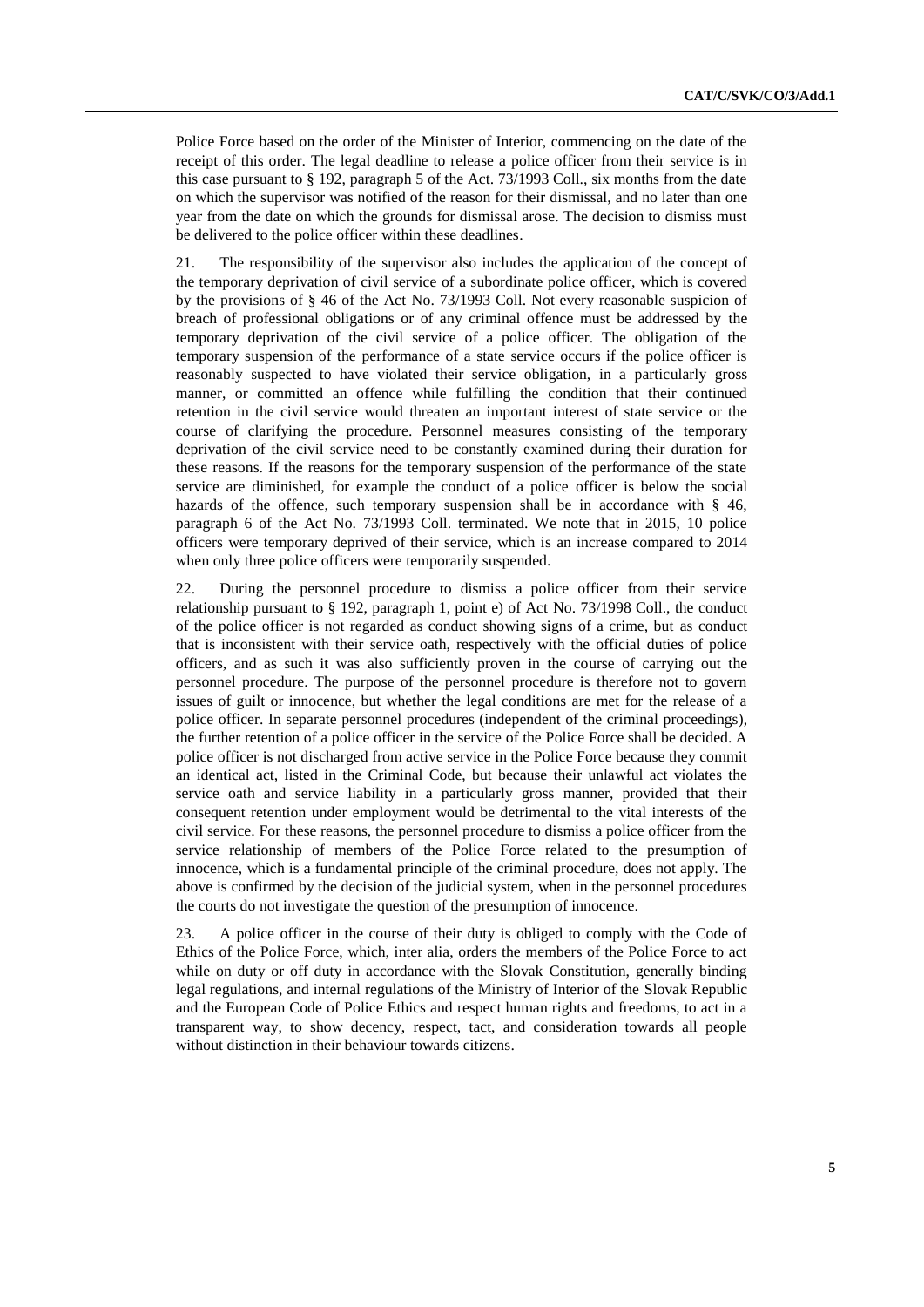#### **Considering recommendation No. 11 b) of the Committee against Torture:**

24. For the service management of the Ministry of Interior of the Slovak Republic, the Department annually processes the Criminal Report of the Police Force ("the Report"). The information contained in the Report is based on the documents provided by the inspection services, and in particular from statistical data. The Report analyses the criminal activity of the police officers and compares it with crime from previous periods. The Reports are published on the web site of the Ministry of Interior of the Slovak Republic at: <http://www.minv.sk/?posobnost-inspekcnej-sluzby-na-useku-inspekcnej-sluzby> (in Slovak).<sup>1</sup>

25. In 2016, the Criminal Report of the Police Force for the period of 2015 in accordance with the Slovak Government Resolution No. 650/2015 was for the first time submitted to the Government of the Slovak Republic, which was received by the Slovak Government for informational purposes.

26. Critical statistics in the reports are evaluated annually and compared, providing basic information on the implementation of tasks in the field of the inspection services in particular:

- Allegations of the police officers
- Number of offences

27. At the same time, these basic statistics provide information on trends in the crime and criminal activity of the police forces and allow for a year-on-year comparison of observations.

#### Table No. 1

# **Number of convictions of police officers and crime in the period 2010-2015**

|                                    | 2010 | 2011 | 2012 | 2013 | 2014 | 2015 |
|------------------------------------|------|------|------|------|------|------|
| Allegations of the police officers | 151  | 125  | 135  | 146  |      |      |
| Number of offences                 | 183  | 171  | 186  | 187  | 129  | 145  |

28. Table No. 1 in the evaluation of 2015 shows that 121 police officers were charged with 145 criminal offences. Of 145 crimes committed by the police officers in 2015, 53 crimes were categorised as abuse of authority under § 326 CC – Table No. 2.

## Table No. 2

**Selected statistical data on the number of cases of ill-treatment and the excessive use of force by the police officers for the years 2010 to 2015**

|                                                                                                       | 2010 | 2011 | 2012 | 2013 | 2014 | 2015 |
|-------------------------------------------------------------------------------------------------------|------|------|------|------|------|------|
| Crimes of abuse of authority under<br>§ 326 of CC total                                               | 67   | 49   | 68   | 65   | 36   | 53   |
| Crimes of abuse of authority under<br>§ 326 of CC in connection with the use<br>of excessive violence | 6    |      | 6    | 6    |      | 6    |
|                                                                                                       |      |      |      |      |      |      |

<sup>&</sup>lt;sup>1</sup> Information about Department of Control and Inspection Service in English at http://www.minv.sk/?postup.